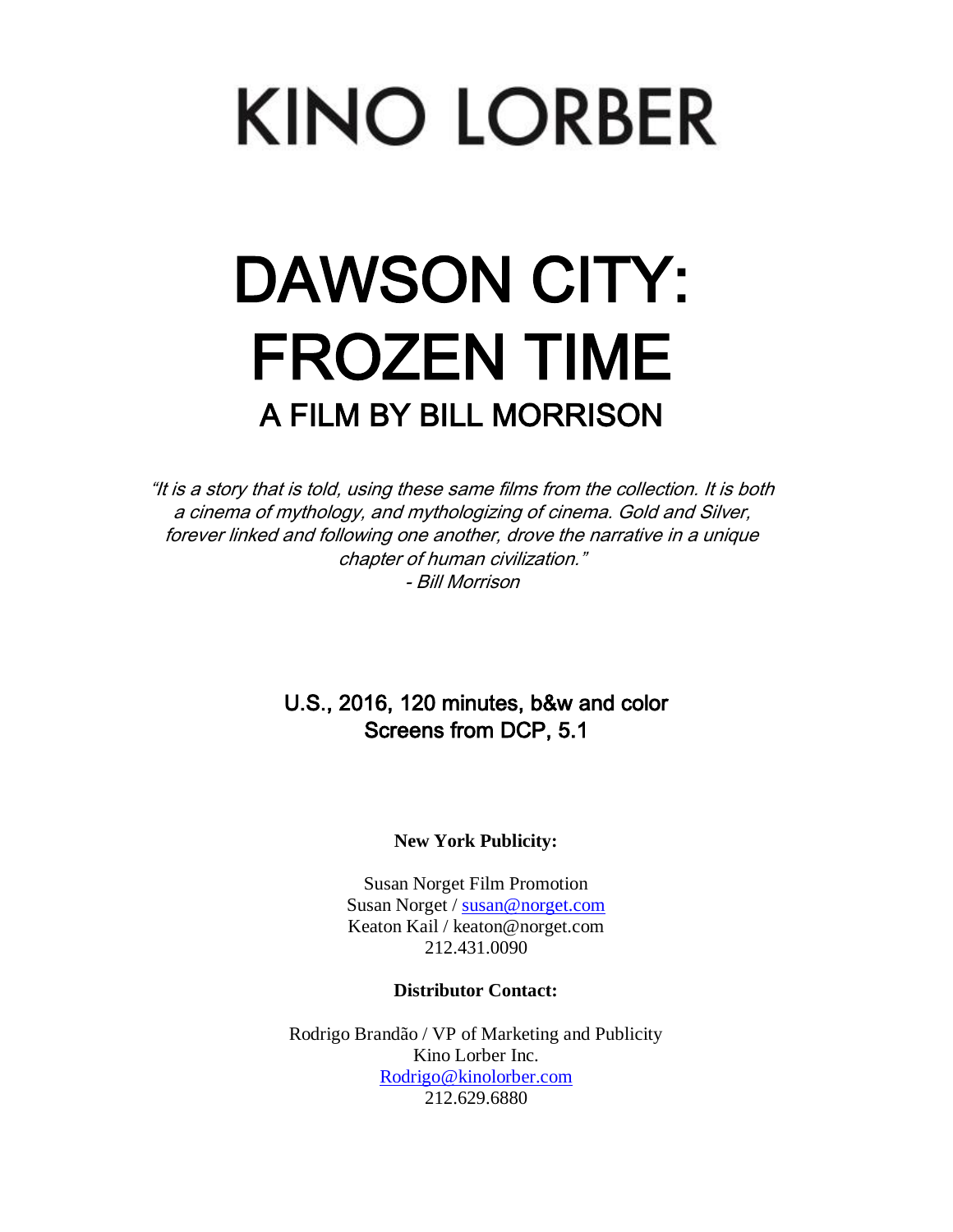## Hypnotic Pictures & Picture Palace Pictures

present

In association with ARTE – La Lucarne In association with The Museum of Modern Art

#### **A film by Bill Morrison**

Directed/Written/Photographed and Edited by Bill Morrison

Produced by Madeleine Molyneaux & Bill Morrison

Music by Alex Somers

Sound Design by John Somers

Associate Producer: Paul Gordon

Title Design: Galen Johnson

#### **World Premiere:**

Orizzonti Competition 73rd Mostra Internazionale D'Arte Cinematografica la Biennale di Venezia 2016

#### **North American Premiere:** Spotlight on Documentary

New York Film Festival 2016

**U.K. Premiere:** Experimenta BFI/London Film Festival 2016

South American Premiere: Retrospective Valdivia International Film Festival 2016

2017 Intl Festival Screenings: International Film Festival Rotterdam (NL); Goteborg International Film Festival. (SE); !f Istanbul FF, Istanbul/Ankara, Turkey; FICUNAM. Mexico City (MX); Thessaloniki Doc Fest (GR); It's All True, Sao Paolo, Brazil; BAFICI, Buenos Aires, Argentina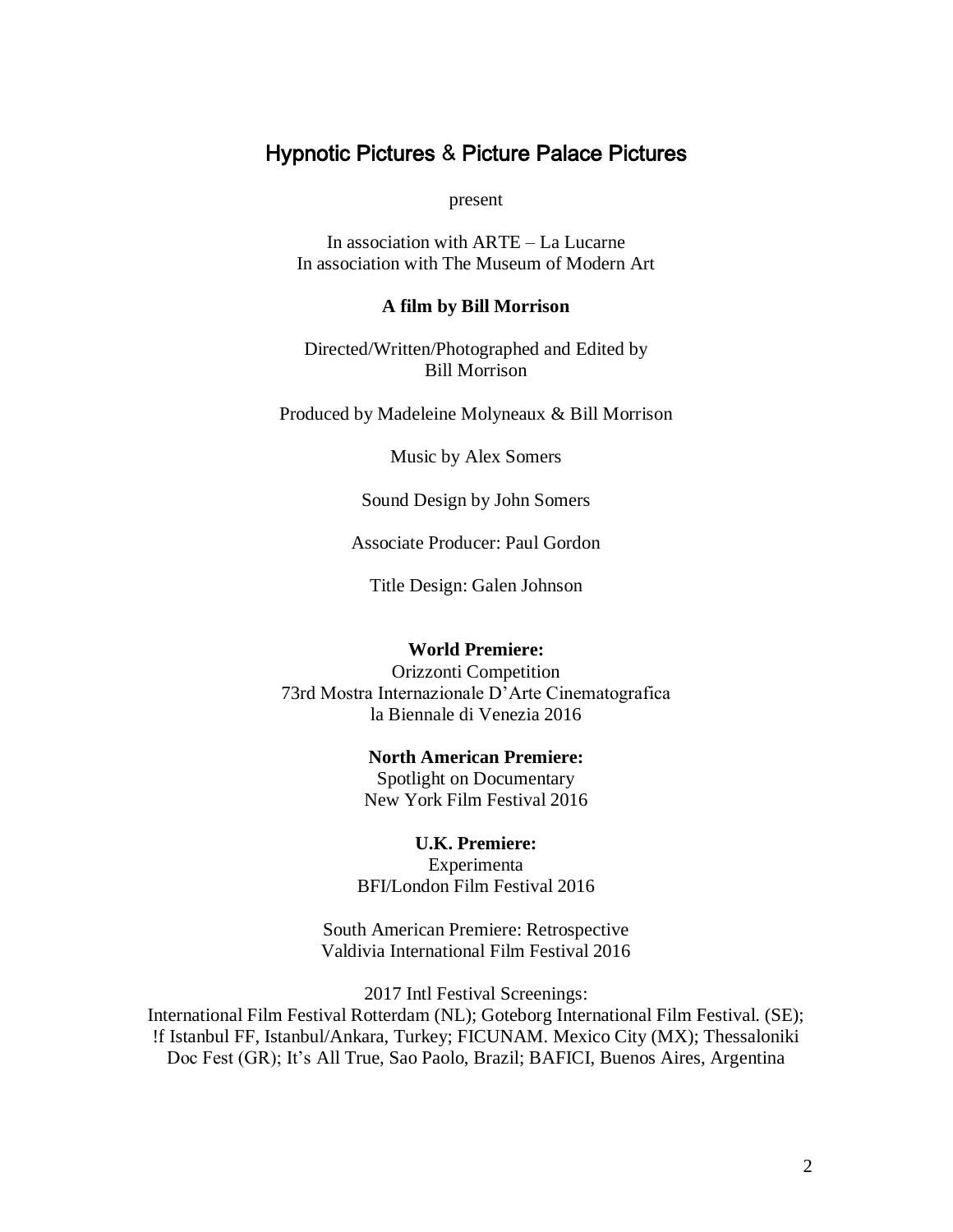## **Synopsis**

Dawson City: Frozen Time, a feature length film by Bill Morrison (U.S.), pieces together the bizarre true history of a collection of 533 reels of film (representing 372 titles) dating from the 1910s to 1920s, which were lost for over 50 years until being discovered buried in a sub-arctic swimming pool deep in the Yukon Territory.

Using these permafrost protected, rare silent films and newsreels, archival footage, interviews and historical photographs to tell the story, and accompanied by an enigmatic score by Sigur Rós collaborator and composer Alex Somers (Captain Fantastic), Dawson City: Frozen Time depicts a unique history of a Canadian gold rush town by chronicling the life cycle of a singular film collection through its exile, burial, rediscovery, and salvation – and through that collection, how a First Nation hunting camp was transformed and displaced.

Dawson City, located about 173 miles south of the Arctic Circle, is situated at the confluence of the Klondike and Yukon rivers and rests on a bed of permafrost. Historically, the area was an important hunting and fishing camp for a nomadic First Nation tribe known as Tr'ondëk Hwëch'in. The town was settled in 1896 – the same year large-scale cinema projectors were invented – and it became the center of the Klondike Goldrush that brought 100,000 prospectors to the area. The Dawson Amateur Athletic Association (DAAA) opened in 1902 and began showing films and soon, the city became the final stop for a distribution chain that sent prints and newsreels to the Yukon. The films were seldom, if ever, returned.

By the late 1920s, 500,000 feet of film – 500 films – had accumulated in the basement of the local Library, under the care of the Canadian Bank of Commerce. In 1929, Clifford Thomson, bank employee and treasurer of the local hockey association, moved the films to the town's hockey rink, stacked and covered them with boards and a layer of earth. The now famous Dawson City Collection was uncovered in 1978 when a new recreation center was being built and a bulldozer working its way through a parking lot dug up a horde of film cans.

The films are now housed in the Canadian Archives in Ottawa and at the U.S. Library of Congress, which jointly restored all the titles to 35mm preservation masters.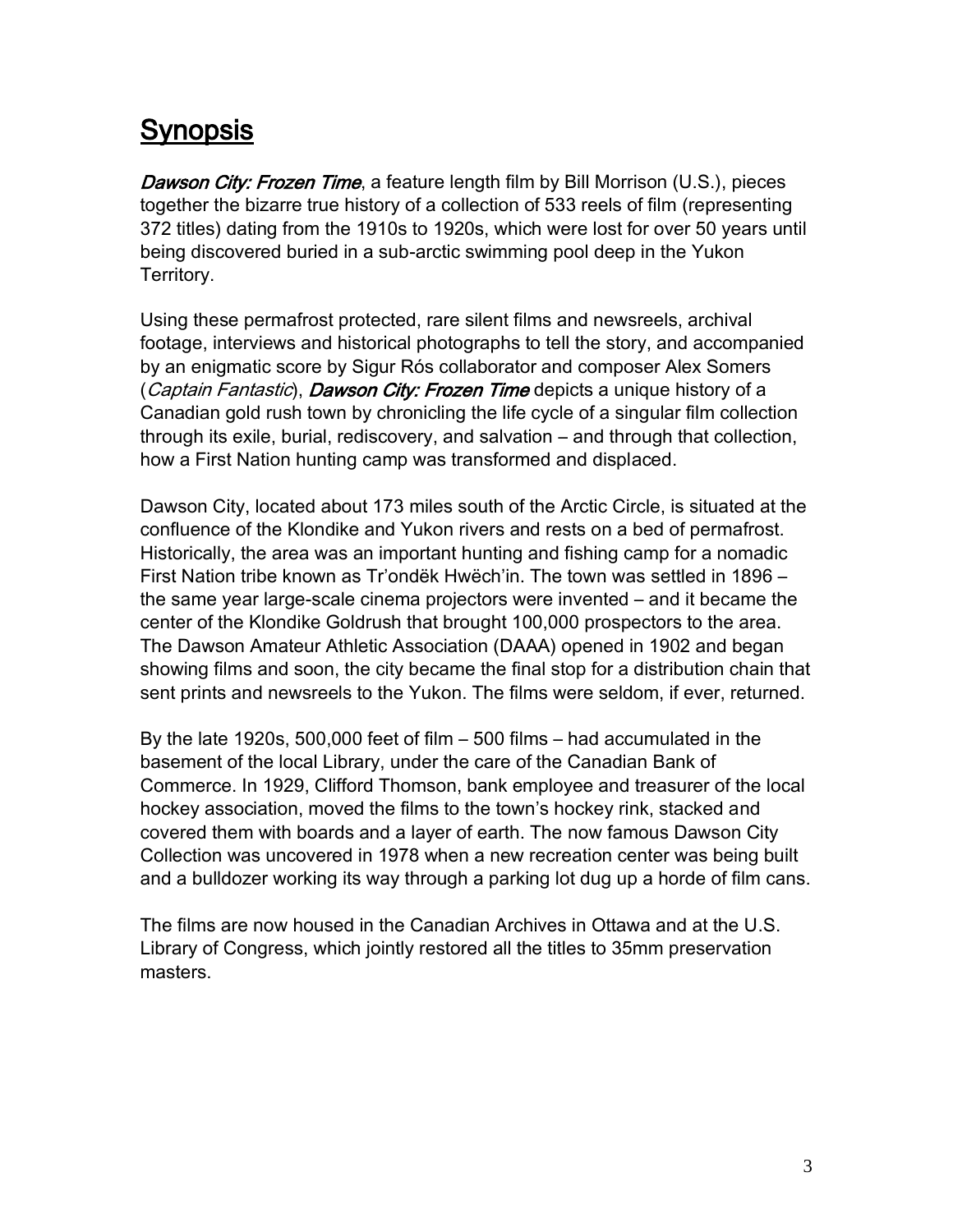## Director's Statement

The story of the Dawson City film collection is a story that combines many contradictions specific to the  $20<sup>th</sup>$  century. It is a story full of bitter ironies, where the promise of one thing often delivers just the opposite:

First nation people had used the encampment at [Tr'ochëk](http://en.wikipedia.org/wiki/Tr%27och%C3%ABk) for hunting and fishing for hundreds, if not thousands, of years before the Klondike Gold Rush of 1896. The Gold Rush brought change overnight. [Tr'ochëk](http://en.wikipedia.org/wiki/Tr%27och%C3%ABk) was renamed Dawson City in 1897, and boomed to a population of 40,000.

The discovery of Gold promised quick and easy riches, yet spurred a hugely expensive, and physically demanding migration by the hopeful. Most of them arrived after all the mines had been already claimed.

The prospectors then followed the gold strikes to Alaska, leaving Dawson City as a depleted and disillusioned town only a few years after gold was first discovered there.

But as the prospectors left, motion pictures arrived. Not only did films finds their way to Dawson, Cinema took the North Woods as its subject matter, portraying this new landscape and its wilderness stories as one of its favorite, if most wildly romanticized, genres.

The films that arrived were not returned to their distributors. Instead they were stored in a library, before being disposed of in a defunct swimming pool, ultimately returning the gold, and the silver that followed it, back to the same earth that yielded it.

Despite this, subsequent shipments of nitrate films caused the fire that destroyed the theater decades later. Just as gold was the town's making and undoing, film fueled both the theater's creation and destruction.

Ironically the only films that survived were those early ones that were buried in a subarctic swimming pool and then discovered 50 years later.

Those films revealed the stories of an invasive culture that was woefully misplaced in its new environment, and even more woefully unaware of its trespasses.

It is a story that is told, using these same films from the collection. It is both a cinema of mythology, and mythologizing of cinema. Gold and Silver, forever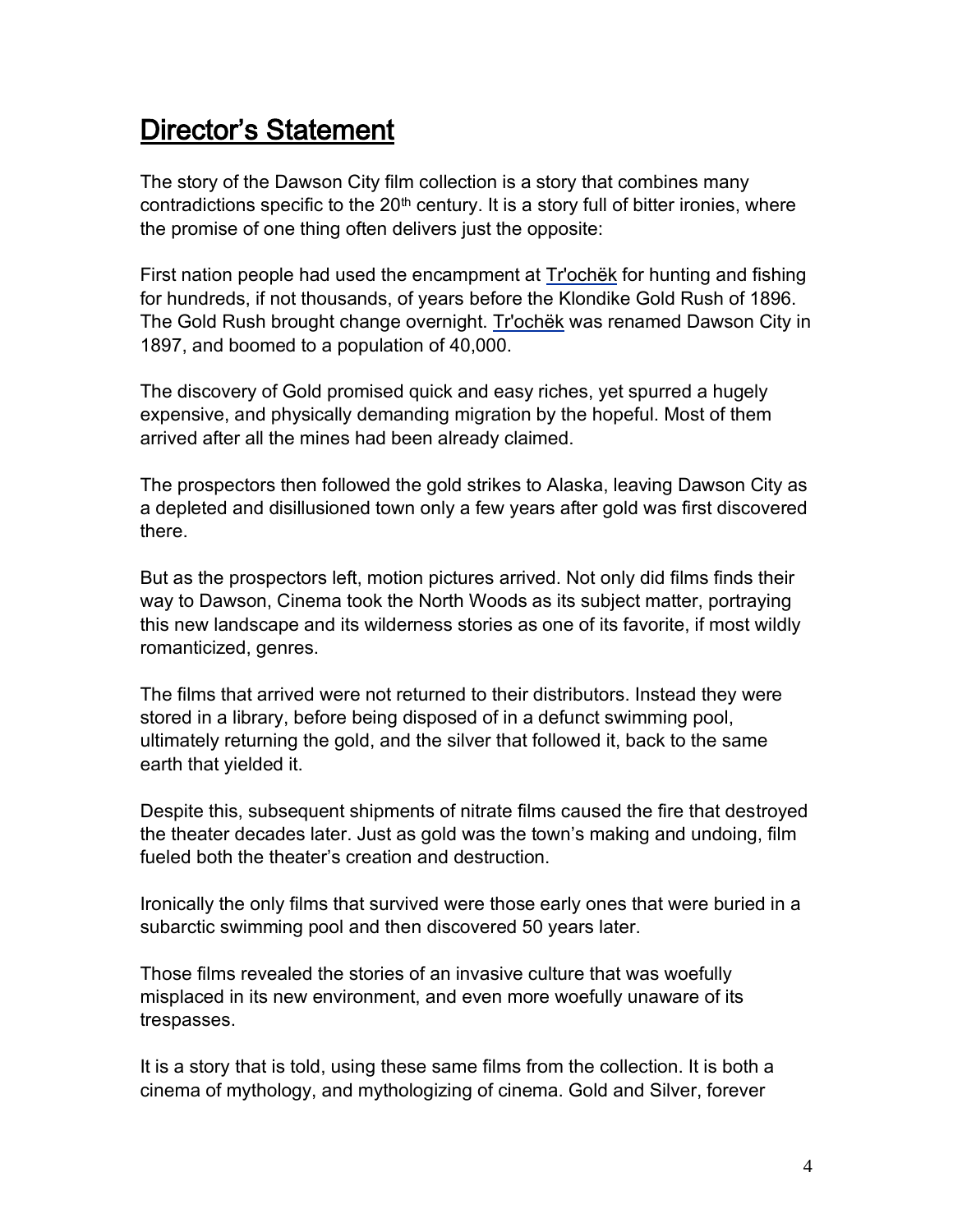linked and following one another, drove the narrative in a unique chapter of human civilization.

The Dawson City Film Find happened in 1978, and I first heard of it as an art student in the late 1980s. It seems that film archivists who were my age and older (50+) are familiar with the story, while most of those who are younger than me have never heard of it. Despite numerous newspaper accounts, there was only one published essay about the find, by Sam Kula, director of audiovisual archives in the National Archives of Canada, entitled "Up From The Permafrost: The Dawson City Collection", which was included in the collection of essays entitled "This Film is Dangerous: A Celebration of Nitrate Film" (2002).

It is an amazing story in and of itself, the rediscovery of 533 film reels that were preserved in permafrost while all other known copies perished from fire or neglect. But that discovery was only part of a larger and perhaps even more compelling story - the story of the gold rush town of Dawson City and how it went from a sleepy fishing camp of First Nation Han-speaking natives, to a town of 40,000 gold-crazed stampeders within two years, and then how it then reverted back to a town of 1000 where it weathered out the century.

And then it contains many more stories, those specific to this town and its unique relationship to cinema, and those stories told in the newsreels and features that were recovered in 1978. It is literal time capsule of histories converging on each other, layered and self-referential, silver film having been returned to the same earth that gold was removed from. The role cinema played was central and essential to the telling of these stories. For me, you only come across a film story like this once in a lifetime. It is my Titanic. It is a perfect distillation of the 20th century.

I believe the film may be seen as a metaphor. But like any good metaphor, it also may be taken at its face value as a true, and compelling, story.

Firstly the people who buried the films were not trying to preserve them - in fact they were trying to get rid of them. They posed a threat to the town as they were (and are) highly flammable. They inadvertently stumbled across one of the most sure-fire ways to store nitrate film: to freeze it and bury it so that there is no air circulation around it. And they only buried a small percentage of the films that came through that town. The vast majority were thrown in the Yukon River or went up in enormous fires, either intentionally or accidentally. This small batch was preserved because these were what were available in storage at the moment that they were filling in the swimming pool, and looking for more landfill. They also sensed that it was not environmentally friendly to be throwing films in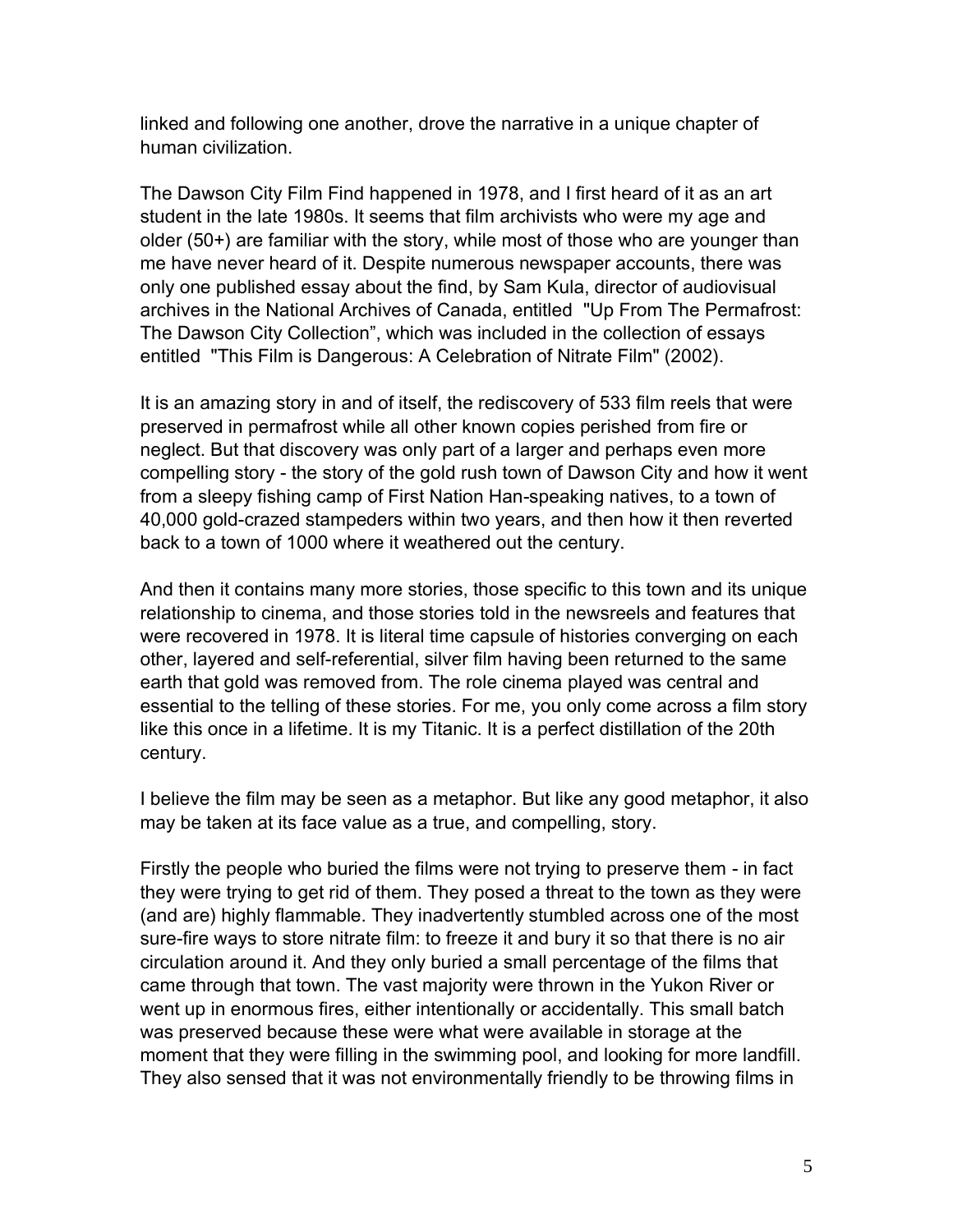the river. So it is really dumb luck that these films were saved, and that they exist at all today. A miracle, really.

The stories contained on the films fascinating, none more so than the newsreels, which, in their infancy, reported on both the struggle of the worker, as well as the their conquest by corporations. Ultimately this supports the story of the town and the film find itself:

This is how the story is still relevant, beyond the amazing details specific of Dawson City. It is a tragedy what happened to the natives and the land at the hands of the miners. It is a tragedy what happened to the miners and the town at the hands of corporate greed. It is a tragedy what happened to film everywhere: that it was made from an explosive material to begin with, and that even though a safety film was developed in 1910, that we continued to use nitrate film nitrate because it was cheaper to make, despite the incredible loss of life, property, art and historical records, that we suffered as a result.

That these films survived is an actual miracle. If such things can be said to exist, this is one. And so of course there is humor here as well - dark humor - because we are always so predicable and unchanging, and we remain unchanged in our consumption and greed and unwitting grace.

In my past work, especially in the short *The Film of Her* (1996), and later, with the feature length film *Decasia* (2002), archival film became central to both the form and content of the film. The former used archival film to tell the story of an ancient film collection. The latter used decaying archival film as a metaphor for mortality.

**Dawson City: Frozen Time** shares some of the same approaches and aesthetics of these two earlier works. The new film has the additional context of being about globalization – firstly through the discovery of Gold, and by extension, Film, which always followed the money.

The films that arrived in Dawson were not returned to their distributors. Nor were they watched again. Instead they were stored in a library, before being disposed of in a defunct swimming pool, ultimately returning the gold, and the silver that followed it, back to the same earth that yielded it.

Subsequent shipments of nitrate films fueled the fire that destroyed the theater – and most of the film collection that had accumulated there – decades later. The only films that survived were those early ones that were buried in the pool, and then discovered 50 years later.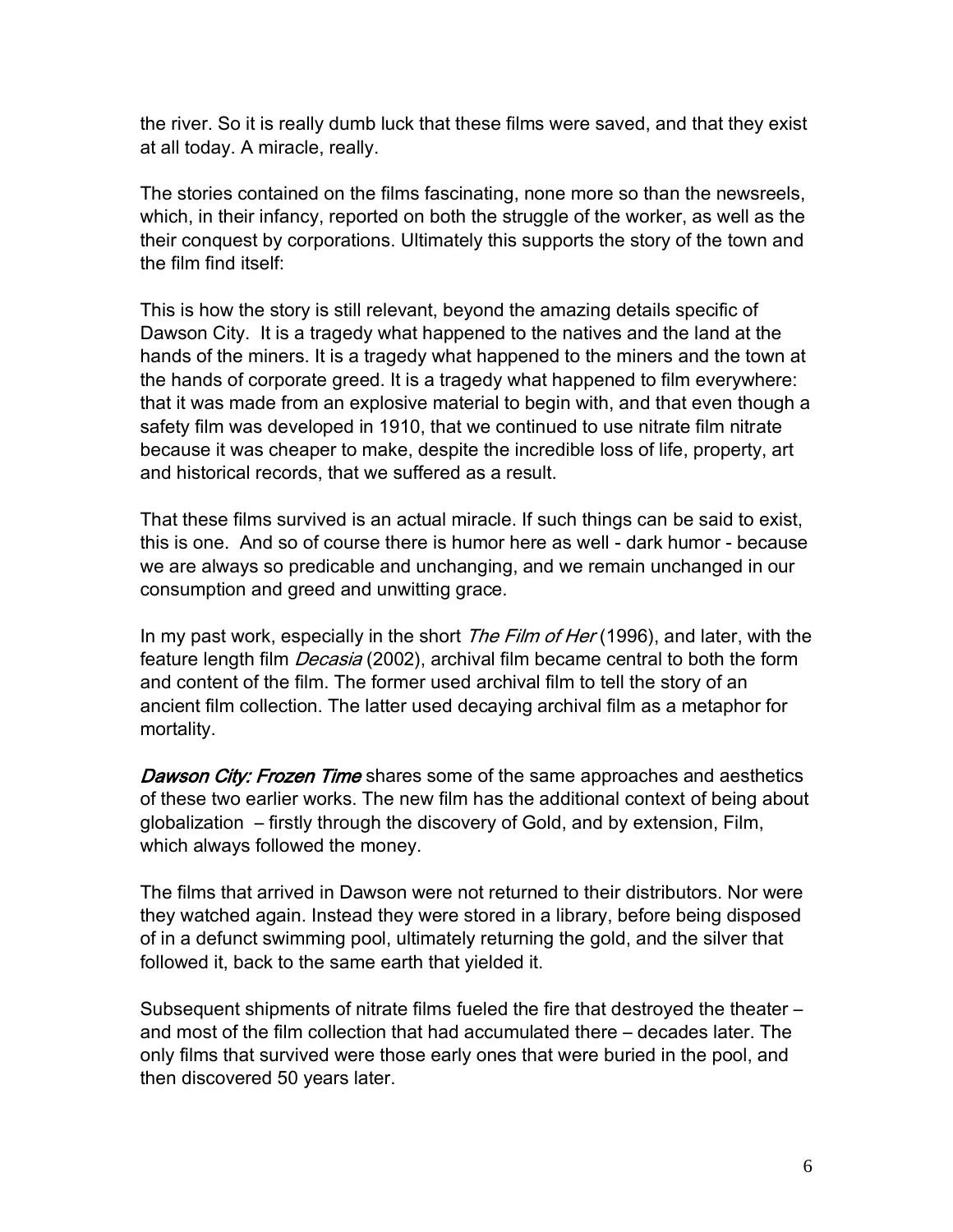The films are now housed in the Canadian Archives in Ottawa and at the US Library of Congress, which jointly restored all the titles to 35mm preservation masters. The titles almost certainly fared better than any of the other prints of their time. As nitrate filmstock is given to self-destruction, these prints became some of the last surviving records of titles from studios such as Essanay, Rex, Thanhouser, and Selig. I worked closely with Paul Gordon and his team at the Canadian Archives in Ottawa to digitize this footage at the highest resolution possible (4K); this has been combined with the use of period photographs, chronicling the region and Yukon residents, from special library collections.

Early on in my research of this collection, I started looking at which baseball stories were included among the 238 newsreels. And being a Chicago White Sox fan, I was pleased to discover that both the 1917 World Series (which the Sox won) and the 1919 World Series (which they lost) were included as stories on two of the reels. I also sensed that no one else was aware that this 1919 World Series footage existed, as it is a legendary story in American sports. Eight White Sox players were eventually banned from baseball for life for conspiring to lose the Series on purpose, in exchange for a payoff from New York gamblers. In my film, the "Black Sox" scandal also ties in with the larger story about Labor in America in the early 20th century. Baseball players were not recognized as workers, and in fact resembled slave laborers as they were owned by their teams and were unable to negotiate with another. It was fertile ground for corruption to take place. My use of the story in this film is to show how the incident was used as an excuse by baseball owners to introduce an anti-labor baseball commissioner, Judge Kenesaw Mountain Landis. But it also speaks to the nature of coincidence and the long odds that this footage would be found.

The footage in Dawson Collection, unlike any other, contained one of the key play that was referred to in testimony about whether or not the players cheated. The chance of this play- a single play out of the eight games that were played being filmed by a 35mm news camera in 1919 was already slim. That it made the edit into a five minute story about the series that was made before anyone realized it depicted a crime, is even more unlikely. That it was shipped to Dawson City, 500km south of the Arctic Circle, probably several years after it was shot, and long after the scandal was know, is another layer of improbability. That it was buried instead of being drowned or burned, and then that it was unearthed 49 years later is truly bizarre. And the coup de grace is that it sat hiding in plain sight for another 38 years until I saw it. The one play, the failed double play of the fourth inning of Game One becomes a metaphor for the highly unstable passage of history down through future generations. It is well a documented story in American sports, and in America, baseball fans are among our most ardent historians.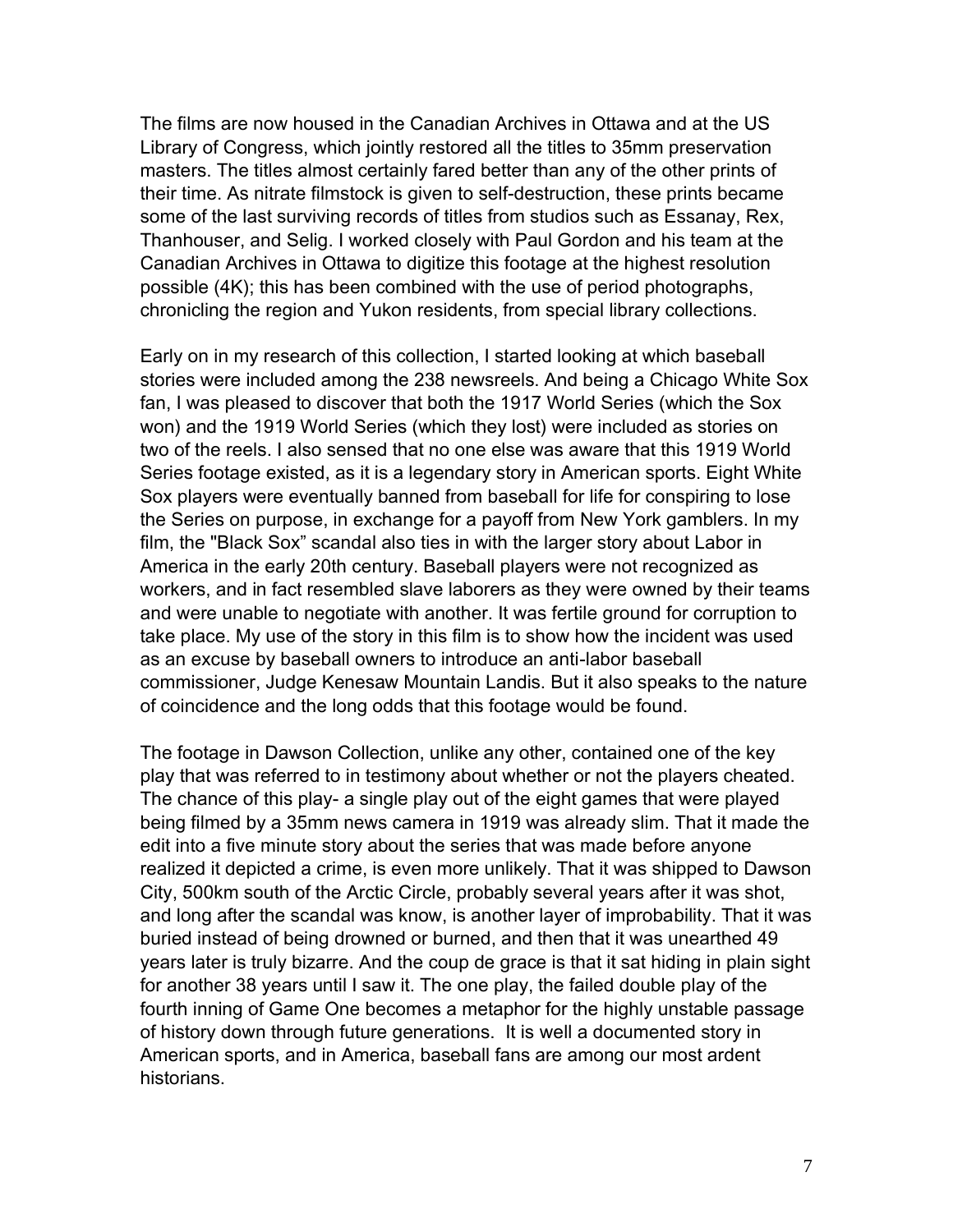So when we released the video of this footage that had never been seen before in the Spring of 2014, it became a news story among baseball historians everywhere, garnering 350,000 hits overnight, and for a week I was doing interviews everyday with sportswriters across the US and Canada. The interview with Chris Russo on his MLB show *High Heat* begins the film. After this I soon realized that - as was the case with Black Sox footage - while all the material I was viewing was well catalogued and documented, little of it had actually been seen by a larger audience since being restored in 1978, and we had an opportunity to introduce an enormous number of historic images to the world that had not been seen by people living on the planet today.

– Bill Morrison, 2016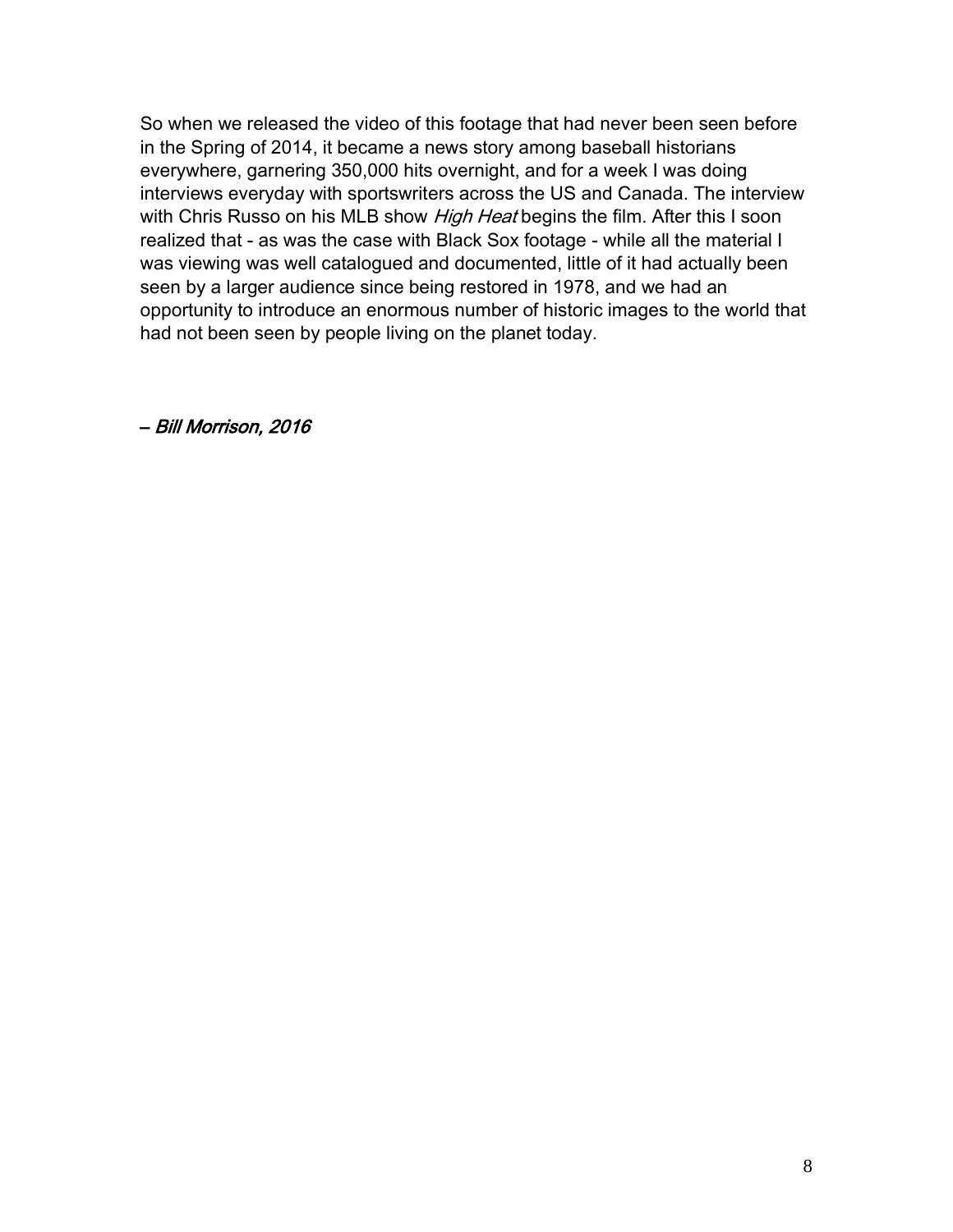## Producer's Note

The films of Bill Morrison combine a documentarian's thirst for uncovering hidden histories with an archivist's obsession for recovering hidden cinematic treasures. These twin passions, combined with an acute and abiding connection with some of the most innovative and progressive music of the time – from Phillip Glass to Jóhann Jóhannsson, have yielded a body of work that is singular and essential.

The films have been critically acclaimed and widely disseminated – *Decasia* (2002) has been heralded as one of the best films of the decade, with Errol Morris asserting it as "the best film ever made"; The Miners' Hymns, a document of the Coal Mines in Durham, UK throughout the early 20<sup>th</sup> century from 2011, features nameless real life personages that become characters, saved from historical obscurity as it were through Morrison's recovering of archival footage originally produced by the National Coal Board's Film Unit. It was called "quite simply one of the best and most beautiful films of the year" by the *Huffington* Post. Manohla Dargis points out in her [New York Times](http://movies.nytimes.com/2012/02/08/movies/bill-morrison-documents-the-reign-of-old-king-coal.html) review that he is "a miner himself of a type." His collaboration with Bill Frisell in The Great Flood, represents perhaps his most overtly political film to date, as it recovers footage in and of a world of the American South in 1927.

Dawson City: Frozen Time expands the history of cinema (the material recovered) and simultaneously inhabits the lateral history of cinema exploitation, an investigation of how early cinema was diffused, colonized and buried. The impact of this recovered footage is vast and universal.

--Madeleine Molyneaux, Producer, Picture Palace Pictures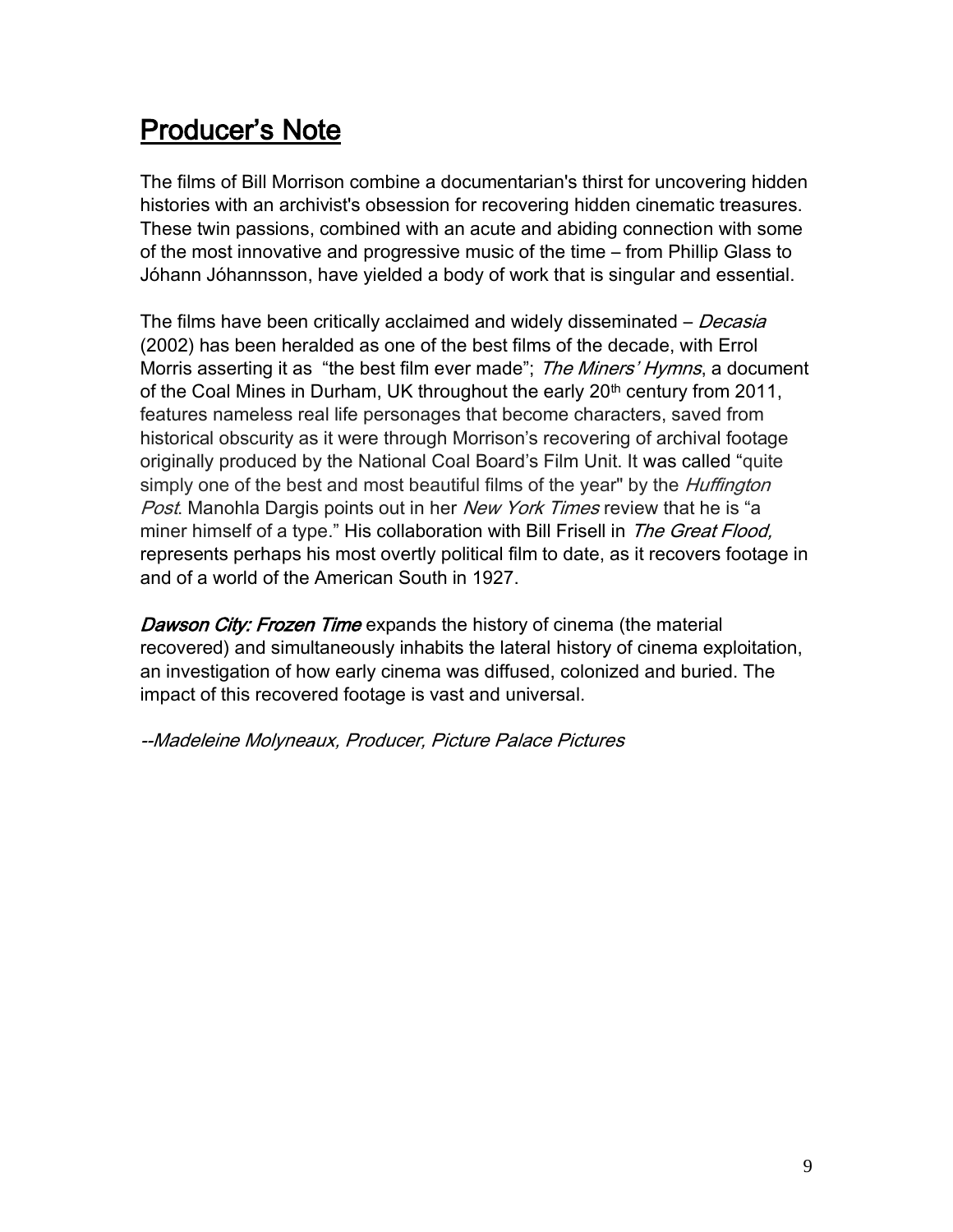## Filmmaker Bill Morrison: Biography

## "One of the most adventurous American filmmakers." - Variety, 12/11/11

Bill Morrison (born Chicago, November 17, 1965) is a New York-based filmmaker and artist. His films often combine rare archival material set to contemporary music, and have been screened in theaters, cinemas, museums, galleries, and concert halls around the world. He attended Reed College 1983-85, and graduated from Cooper Union School of Art in 1989. Trained as a painter, his work reflects a deep and abiding attention to the celluloid image.

He has collaborated with some of the most influential composers of our time, including John Adams, Maya Beiser, Gavin Bryars, Dave Douglas, Richard Einhorn, Erik Friedlander, Bill Frisell, Philip Glass, Michael Gordon, Michael Harrison, Ted Hearne, Vijay Iyer, Jóhann Jóhannsson, Kronos Quartet, David Lang, David T. Little, Michael Montes, Steve Reich, Todd Reynolds, Aleksandra Vrebalov, and Julia Wolfe among many others.

Decasia (67 min, 2002), a collaboration with the composer Michael Gordon, was selected to the U.S. Library of Congress' 2013 National Film Registry, becoming the most modern film named to the list that preserves works of "great cultural, historic or aesthetic significance to the nation's cinematic heritage." Morrison's films are also in the collection of the Museum of Modern Art, Walker Art Center, and the EYE Film Institute.

Morrison is a Guggenheim fellow and has received the Alpert Award for the Arts, an NEA Creativity Grant, Creative Capital, and a fellowship from the Foundation for Contemporary Arts. His theatrical projection design has been recognized with two Bessie awards and an Obie Award.

His previous work has been distributed by Icarus Films in North America, and by the British Film Institute in the UK.

A mid-career retrospective was held at the Museum of Modern Art (NY) in 2014; Morrison has also had retrospectives at the Walker Art Museum, Minneapolis; the Vila Do Conde Short Film Festival, Portugal; the Adelaide Film Festival, Australia; and the Aarhus Film Festival, Denmark. 2016 retrospectives include Valdivia (Chile) and Jihlava (CZ).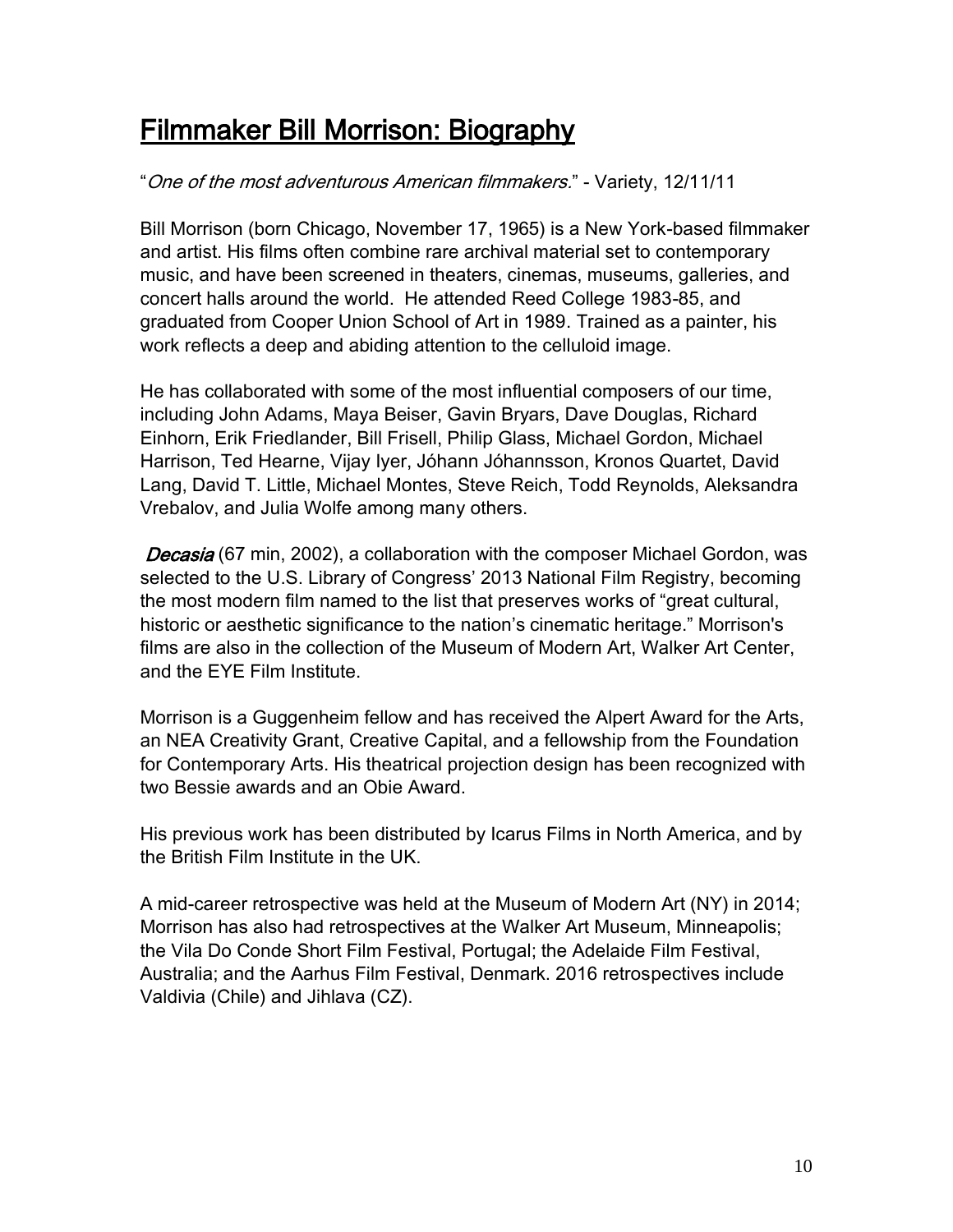## **Bill Morrison: Selected Filmography**

#### **FEATURES**

*Dawson City: Frozen Time* (2016, 120 min, B/W & color, HD)

*The Great Flood* (2013, 78 min, B/W, HD)

*Tributes - Pulse* (2011, 65 min, B/W & color, HD)

*The Miners' Hymns* (2011, 52 min, B/W & color, HD)

*Spark of Being* (2010, 68 min, B/W & color)

*Decasia* (2002, 67 min, B/W, 35mm)

#### **SHORT FORM WORKS**

*Back to the Soil* (2014, 18 min, B/W, HD)

*Beyond Zero: 1914-1918* (2014, 40 min, B/W & color, HD)

*All Vows* (2013, 10 min, B/W & color, HD)

*Re:Awakenings* (2013, 18 min, B/W & color, HD)

*Just Ancient Loops* (2012, 26 min, B/W & color, HD)

*Release* (2010, 13 min, B/W, HD)

*Every Stop On The F Train* (2008, 5 min, color)

*Dystopia* (2008, 30 min, B/W & color)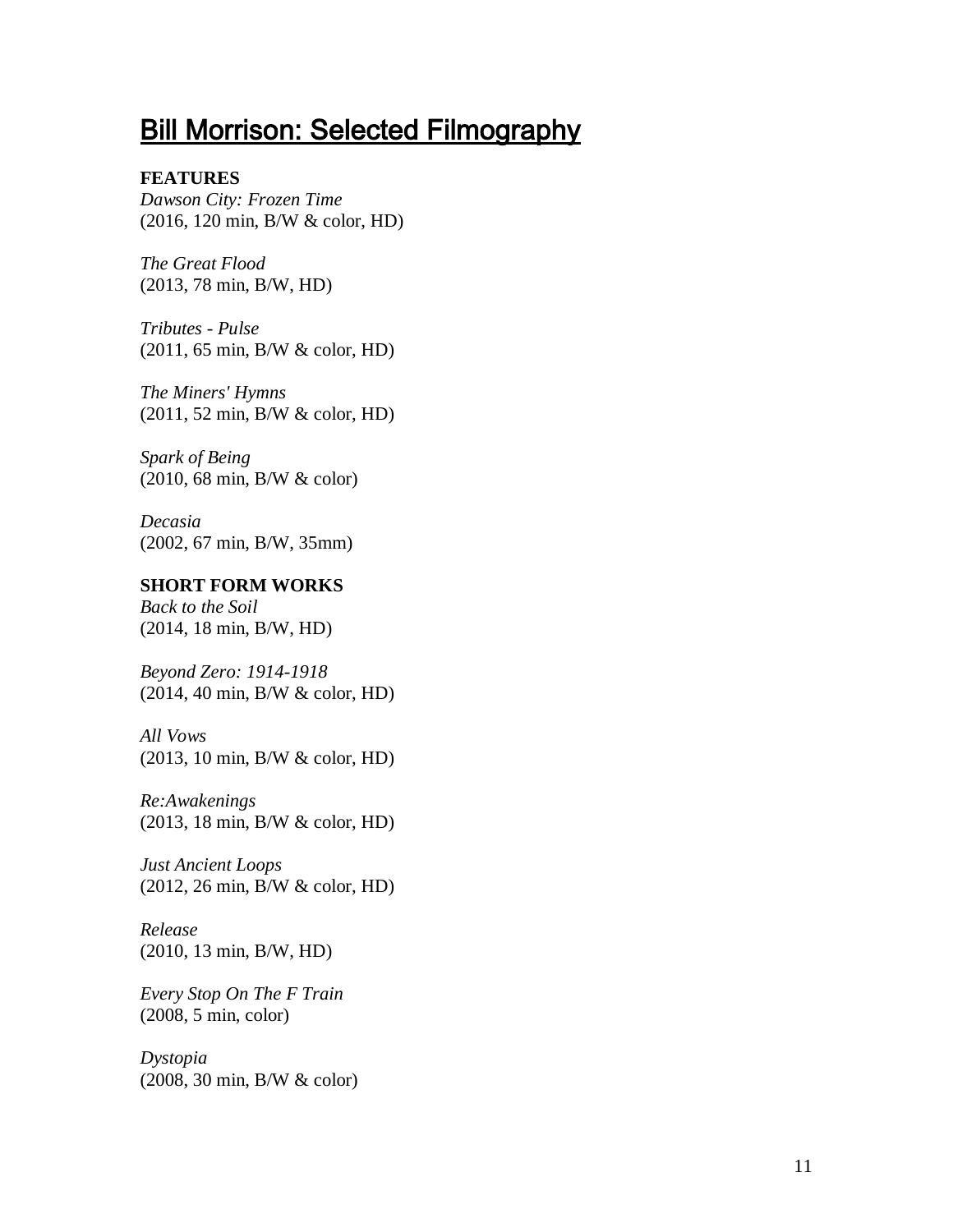*Fuel* (2007, 25 min, color)

*Who By Water* (2007, 18 min, B/W)

*Porch* (2006, 9 min, color)

*The Highwater Trilogy* (2006, 31 min, B/W, 35mm)

*Outerborough* (2005, 8 min, B/W, 35mm)

*Gotham* (2004, 25 min, B/W & color)

*Light Is Calling* (2004, 8 min, color, 35mm)

*The Mesmerist* (2003, 16 min, color, 35mm)

*East River* (2003, 5 min, color) *Trinity* (2000, 12 min, B/W, 35mm)

*Ghost Trip* (2000, 23 min, B/W, 35mm)

*City Walk* (1999, 6 min, B/W, 16mm)

*The Film of Her* (1996, 12 min, B/W, 35mm)

*Nemo* (1995, 6 min, B/W, 16mm)

*The Death Train* (1993, 17 min, B/W, 16mm)

*Footprints* (1992, 6 min, B/W & color,16mm)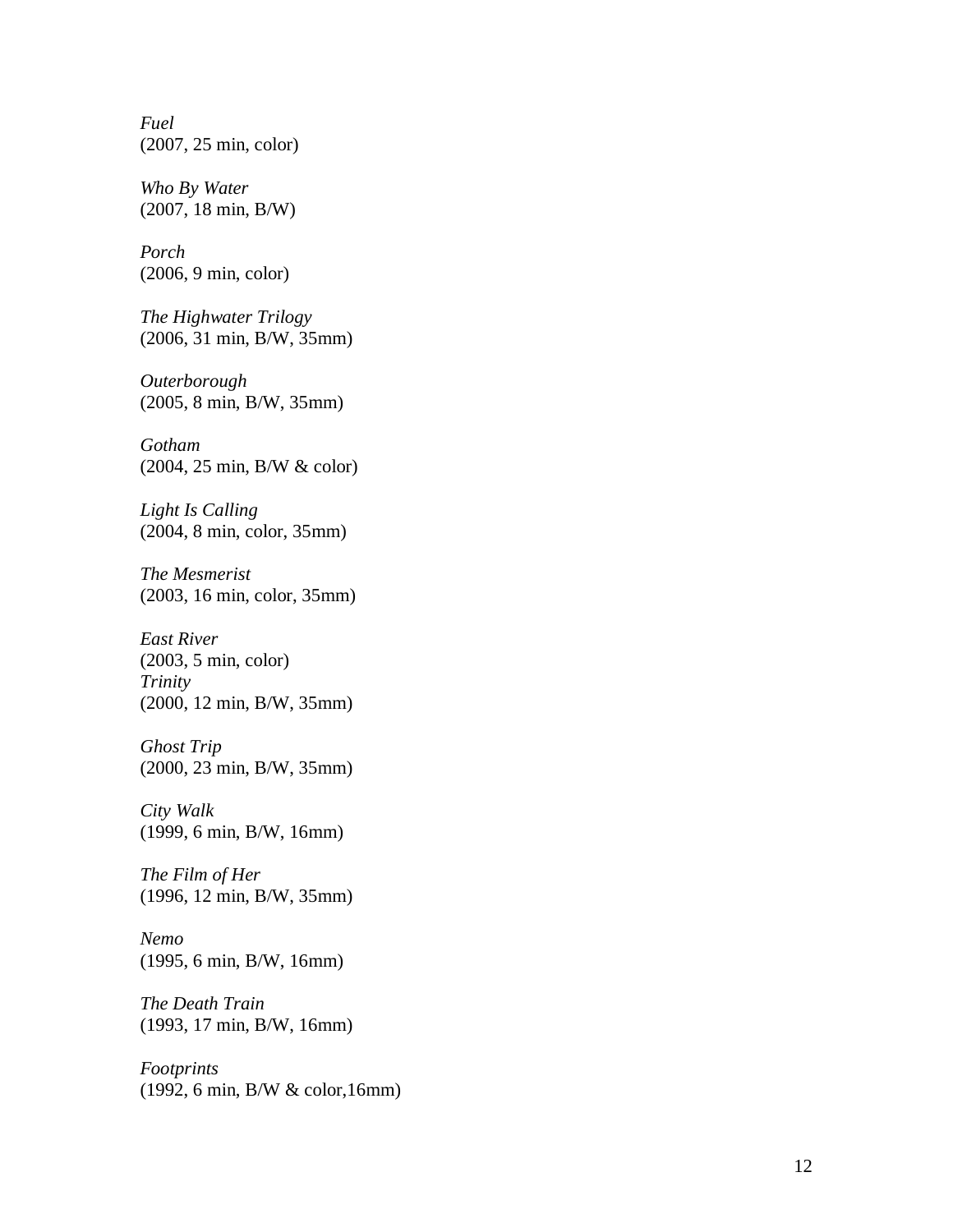## Producer Madeleine Molyneaux: Picture Palace Pictures

Madeleine Molyneaux is an independent creative producer based in New York and Los Angeles. Through Picture Palace Pictures, founded in 2004, she works closely with emerging and established artists, both in North America and abroad, to develop, produce, and represent films, video projects, installations/exhibitions and curatorial initiatives. She is engaged in the realization of genre narrative, experimental cinema and creative documentary/hybrid projects that often defy easy categorization and co-exist within experimental film and contemporary art contexts. Many of the projects are dedicated to the diffusion of film in a contemporary art context/continuum (and vice versa).

Her long association with the fiercely prolific artist/filmmaker Kevin Jerome Everson (U.S.) recipient of the 2012 Alpert Award in Film/Video, has included the production of seven feature films, numerous award winning shorts and the organization of retrospectives and solo exhibitions at the Centre Pompidou, Visions du Reel, Nyon, Viennale and the Whitney Museum of American Art. In addition to Everson's work, she has produced recent films for the visual artists K8 Hardy (Outfitumentary, an Official Selection of Rotterdam, Outfest and Era New Horizons 2016); Pierre Bismuth (Where is Rocky 2?, a French/Belgian/Italian/German co production, Art Basel, Locarno and Hot Docs 2016) and Phillip Warnell (Ming of Harlem: 21 Stories in the Air, winner of the Georges Beauregard Prize at FID Marseille 2014 and distributed in the UK by Soda Pictures.

Her collaboration with filmmaker David Jacobson includes, as producer, the independent American feature *Tomorrow You're Gone* (2012) a neo-noir starring Stephen Dorff, Michelle Monaghan and Willem Dafoe, and as creative consultant on the 2005 feature *Down in the Valley*, starring Edward Norton, Evan Rachel Wood, Bruce Dern and Rory Culkin, which premiered at Cannes Un Certain Regard in 2005. They recently produced two episodes for National Geographic's critically acclaimed TV series *Breakthrough*, directed by David Lowery (*Pete's* Dragon, Ain't Them Body Saints) and Ana Lily Amirpour (The Bad Batch; A Girl Walks Home Alone At Night).